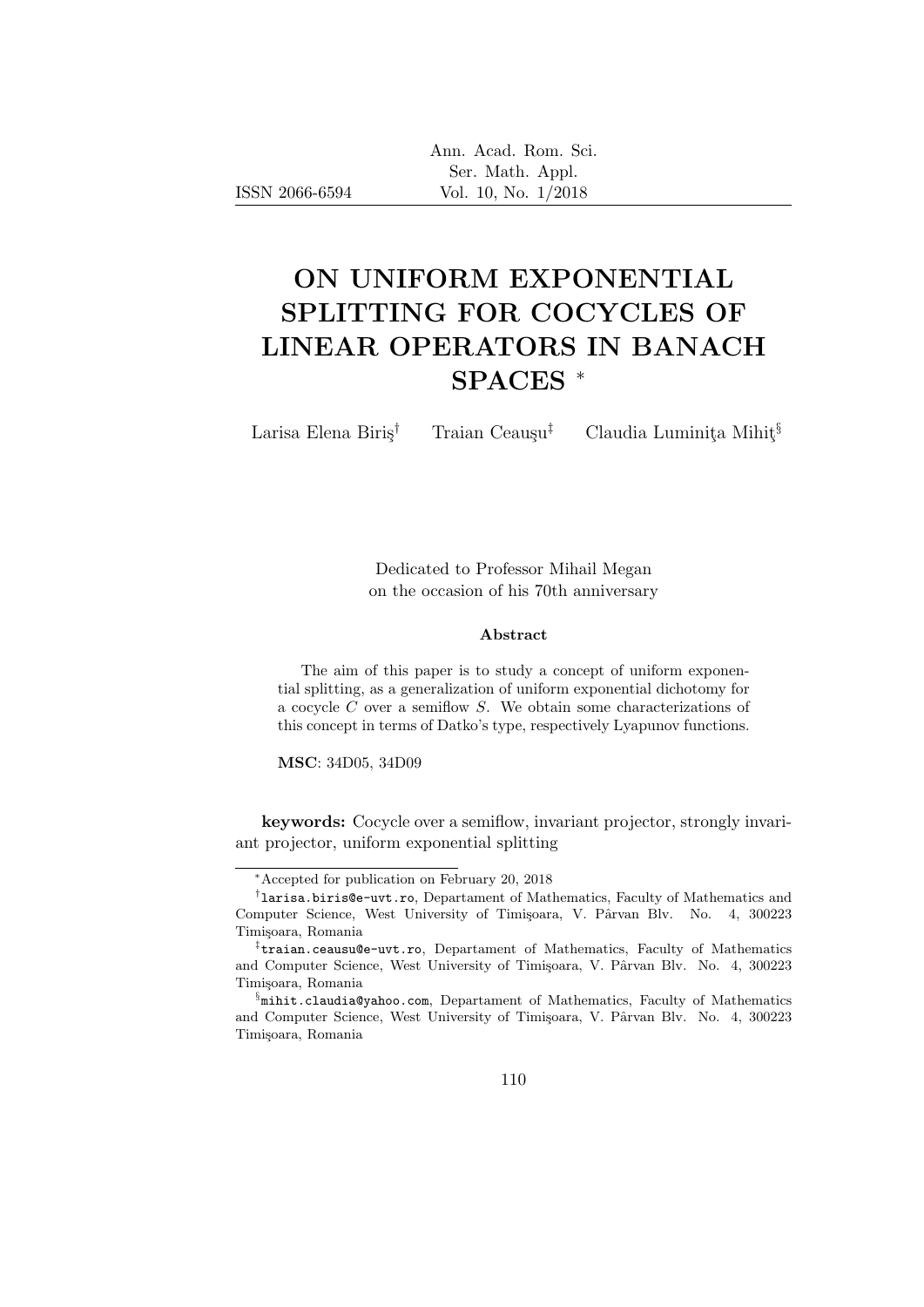### 1 Introduction

The notion of cocycle over a semiflow comes naturally when one considers the linearization along an invariant manifold of a dynamical system generated by a nonlinear differential equation (see [5], Chapter 6).

Important results in the study of the asymptotical behaviors of the dynamical systems described by cocycles have been obtained by L. Barreira and C. Valls [3], S. N. Chow and H. Leiva [6], N. T. Huy [8], Y. Latushkin, S. Montgomery-Smith and T. Randolph [9], Y. Latushkin and R. Schnaubelt [10], M. Megan, A. L. Sasu and B. Sasu [11], M. Megan, C. Stoica and L. Buliga [12], M. Megan and C. Stoica [13], R. J. Sacker and G. R. Sell [15]. In this paper we study a general concept of uniform exponential splitting as a generalization of uniform exponential dichotomy property for the cocycles of linear operators. Characterizations of this concept are obtained from the point of view of the projectors families (invariant and strongly invariant). Some illustrative examples which motivate the use of this concept of exponential splitting are presented.

### 2 Cocycles over semiflows

Let us denote by X a metric space, by V a Banach space and by  $\mathcal{B}(V)$  the Banach algebra of all bounded linear operators on  $V$ . The norm on  $V$  and on  $\mathcal{B}(V)$  will be denoted by  $\|\cdot\|$ . Let I be the identity operator on V and we also shall denote by  $\mathbb{R}_+$  the set of nonnegative real numbers and  $Y = X \times V$ .

**Definition 1.** A mapping  $S : \mathbb{R}_+ \times X \to X$  is called a *semiflow* on X, if:

- $(s_1)$   $S(0, x) = x$ , for every  $x \in X$ ;
- $(s_2)$   $S(t_1, S(t_2, x)) = S(t_1 + t_2, x)$ , for all  $(t_1, t_2, x) \in \mathbb{R}_+^2 \times X$ .

A trivial example of semiflow is given in

**Example 1.** If  $X = \mathbb{R}_+$  with the euclidian metric) then

$$
S: \mathbb{R}_+ \times X \to X, \quad S(t, x) = t + x
$$

is a semiflow on  $\mathbb{R}_+$ .

**Example 2.** Let  $X$  be the metric space of all continuous functions from  $\mathbb{R}_+$  into  $\mathbb{R}_+$  with the topology of uniform convergence on compact subset of  $\mathbb{R}_+$ . The mapping  $S : \mathbb{R}_+ \times X \to X$  defined by  $S(t, x) = x_t$ , where

$$
x_t(s) = x(t+s), \text{ for all } (t,s) \in \mathbb{R}_+^2
$$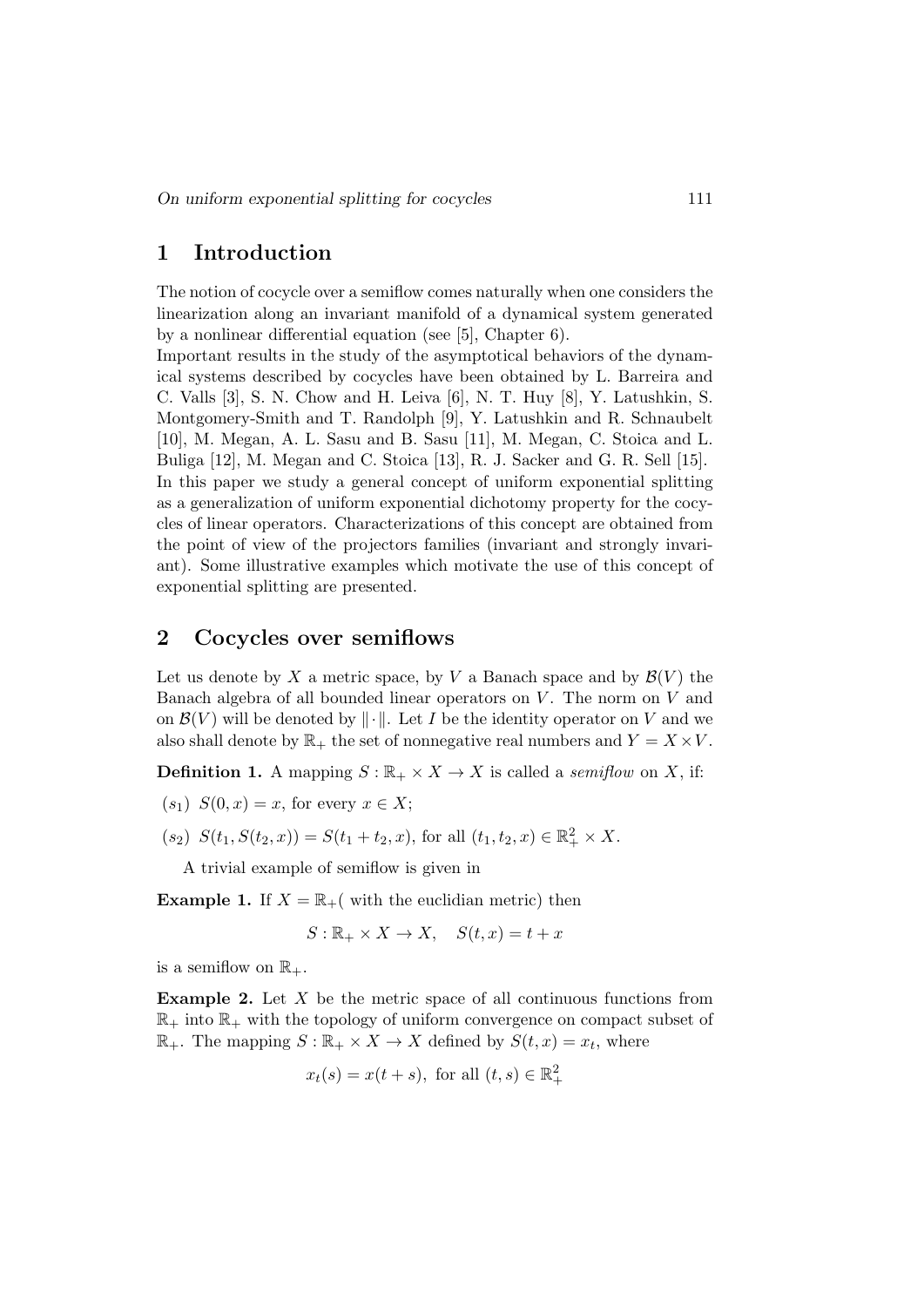is a semiflow on  $X$ .

**Definition 2.** A mapping  $C : \mathbb{R}_+ \times X \to \mathcal{B}(V)$  is called a cocycle over the semiflow  $S: \mathbb{R}_+ \times X \to X$  on the space  $Y = X \times V$  if

- $(c_1)$   $C(0, x)v = v$ , for every  $(x, v) \in Y$ ;
- $(c_2)$   $C(t_1, S(t_2, x))C(t_2, x) = C(t_1 + t_2, x)$ , for all  $(t_1, t_2, x) \in \mathbb{R}_+^2 \times X$ . Moreover, if
- $(c_3)$  there are  $M \geq 1$  and  $\omega > 0$  such that

 $||C(t, x)v|| \le Me^{\omega t}||v||$ , for all  $(t, x, v) \in \mathbb{R}_+ \times Y$ ,

then we say that  $C$  has exponential growth.

The linear skew-product semiflow associated with the above cocycle is the dynamical system  $\pi = (S, C)$  on  $Y = X \times V$  defined by

$$
\pi: \mathbb{R}_+ \times Y \to Y, \ \pi(t, x, v) = (S(t, x), C(t, x)v)
$$

**Definition 3.** A cocycle  $C : \mathbb{R}_+ \times X \to \mathcal{B}(V)$  is called *strongly measurable* if for all  $x \in X$ , the mapping  $t \to C(t, x)$  is measurable.

**Example 3.** Let  $E : \Delta = \{(t, s) \in \mathbb{R}^2_+ : t \geq s\} \to \mathcal{B}(V)$  be an evolution operator on the space V (i.e.  $E(t, t) = I$  and  $E(t, s)E(s, t_0) = E(t, t_0)$ , for all  $t \geq s \geq t_0 \geq 0$ . If  $X = \mathbb{R}_+$ , then the mapping

$$
C_E: \mathbb{R}_+ \times X \to \mathcal{B}(V), C_E(t, x) = E(t + x, x)
$$

is a cocycle over the semiflow S defined in Example 1.

**Example 4.** Let  $X$  be the metric space and let  $S$  be the semiflow defined in Example 2. If  $a, b, c, d \in \mathbb{R}$  and  $V = \mathbb{R}^3$  with the norm

$$
||(v_1, v_2, v_3)|| = |v_1| + |v_2| + |v_3|,
$$

then the mapping  $C : \mathbb{R}_+ \times X \to \mathcal{B}(V)$  defined by

$$
C(t,x)v = \begin{cases} (v_1 e^{\int_0^t x(s)ds}, 0, v_3 e^{\int_0^t x(s)ds}, t > 0 \\ (v_1, v_2, v_3), t = 0 \end{cases}
$$

is a cocycle over S on  $Y = X \times V$ .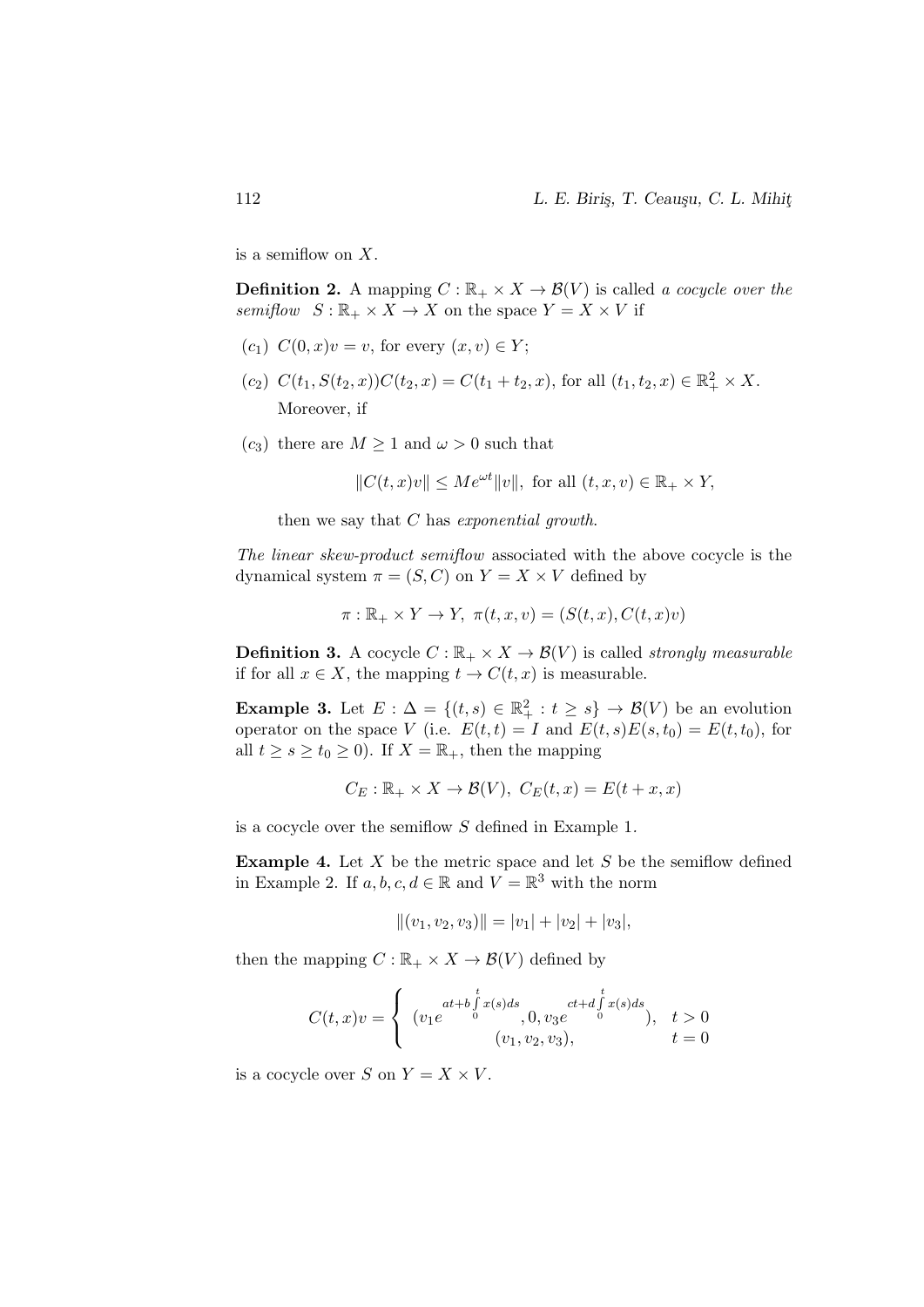**Example 5.** Let X be a locally compact metric space,  $S : \mathbb{R}_+ \times X \to X$ a semiflow on X and V a Banach space. If  $A: X \to \mathcal{B}(V)$  is a continuous mapping and  $y(t, x, v)$  is the solution of the Cauchy problem

$$
\begin{cases}\ny'(t) = A(S(t, x))y(t), & t \ge 0 \\
y(0) = v\n\end{cases}
$$

then the mapping

$$
C: \mathbb{R}_+ \times X \to \mathcal{B}(V), \ C(t, x)v = y(t, x, v)
$$

is a cocycle over the semiflow S on  $Y = X \times V$ .

## 3 Uniform exponential splitting with invariant projectors

Let  $C : \mathbb{R}_+ \times X \to \mathcal{B}(V)$  be a cocycle over the semiflow  $S : \mathbb{R}_+ \times X \to X$ on  $Y = X \times V$ .

**Definition 4.** A mapping  $P: X \to \mathcal{B}(V)$  is called a *family of projectors* on the Banach space  $V$  if

- $(p_1)$   $P^2(x) = P(x)$ , for every  $x \in X$ . Moreover,
- $(p_2)$  if there is  $M \geq 1$  such that

$$
||P(x)|| \le M, \quad \text{for all } x \in X,
$$

then we say that  $P$  is bounded;

 $(p_3)$  if  $C(t, x)P(x) = P(S(t, x))C(t, x)$ , for all  $(t, x) \in \mathbb{R}_+ \times X$ , then we say that  $P$  is invariant for the cocycle  $C$ .

**Remark 1.** If  $P: X \to \mathcal{B}(V)$  is invariant for the cocycle  $C: \mathbb{R}_+ \times X \to$  $\mathcal{B}(V)$ , then

$$
Q: X \to \mathcal{B}(V)
$$
 defined by  $Q(x) = I - P(x)$ 

is a family of projectors (called the *complementary family of P*) which is also invariant for C.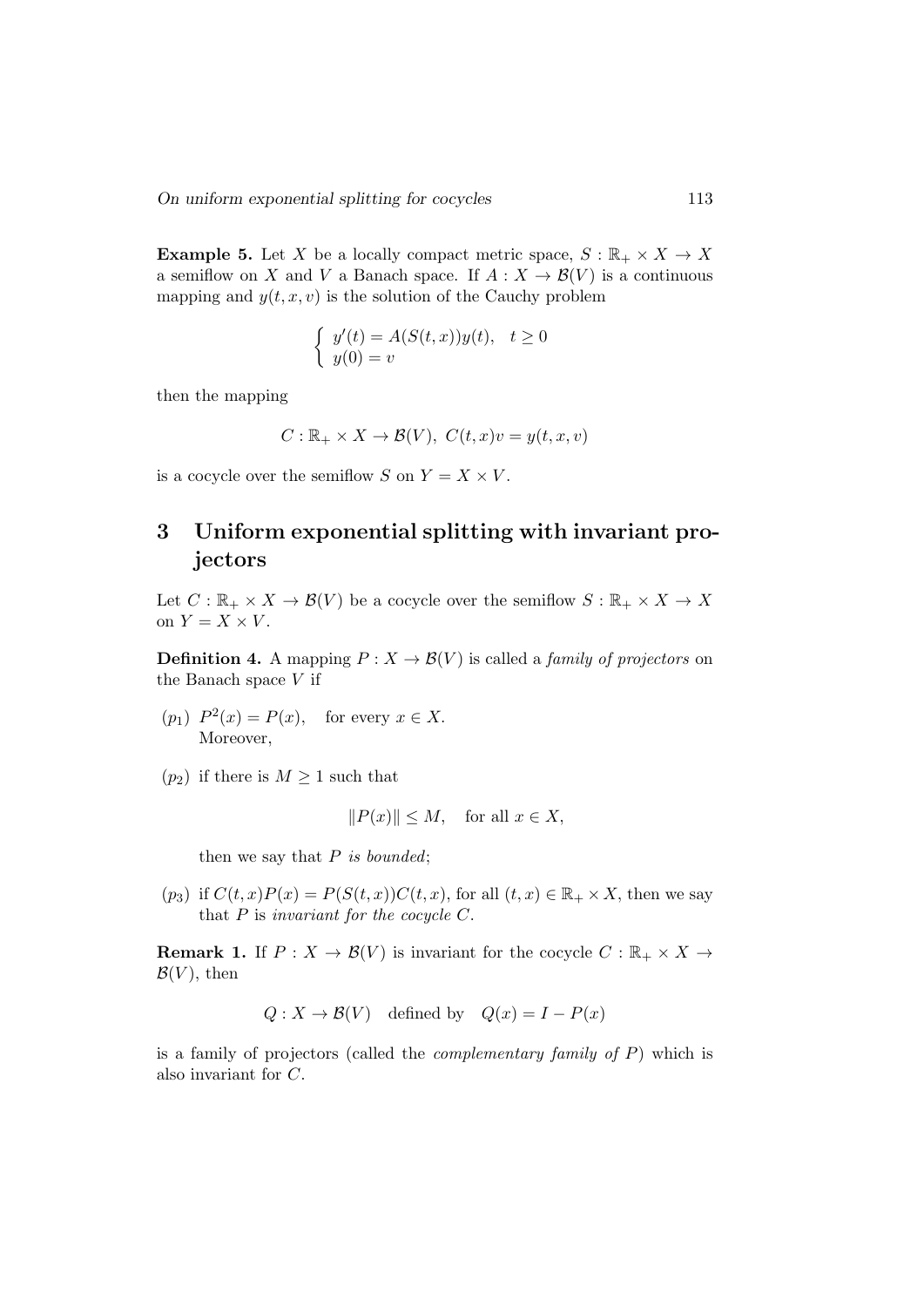Let  $C: \mathbb{R}_+ \times X \to \mathcal{B}(V)$  be a cocycle over the semiflow  $S: \mathbb{R}_+ \times X \to X$ on  $Y = X \times V$ . We shall denote by

$$
C_P(t, x) = C(t, x)P(x) \quad \text{and} \quad C_Q(t, x) = C(t, x)Q(x).
$$

**Definition 5.** We say that the pair  $(C, P)$  has uniform exponential splitting if there exist three constants  $N \geq 1$  and  $\alpha, \beta \in \mathbb{R}, \alpha < \beta$  such that

$$
(ues1) ||CP(t, x)v|| \leq Neαt ||P(x)v||
$$
  
\n
$$
(ues2) eβt ||Q(x)v|| \leq N ||CQ(t,x)v||,
$$
  
\nfor all  $(t, x, v) \in \mathbb{R}_+ \times Y$ .

**Remark 2.** The constants  $\alpha$  and  $\beta$  are called *splitting rates*.

**Remark 3.** As a particular case, for  $\alpha < 0 < \beta$  we obtain the uniform exponential dichotomy property.

**Remark 4.** If the pair  $(C, P)$  has uniform exponential dichotomy, then it has uniform exponential splitting. The converse implication is not true, as the following example shows.

**Example 6.** Let  $C$  be the cocycle defined in Example 4. We consider the family of projectors  $P : X \to \mathcal{B}(V)$  defined by  $P(x)v = (v_1, v_2, 0)$ . We observe that  $P$  is invariant for  $C$  and

$$
C(t, x)P(x)v = \begin{cases} (v_1 e^{\int_0^t \int_0^t x(s)ds}, 0, 0), & t > 0\\ (v_1, v_2, 0), & t = 0 \end{cases}
$$

$$
C(t, x)Q(x)v = \begin{cases} (0, 0, v_3 e^{\int_0^t \int_0^t x(s)ds}, & t > 0\\ (0, 0, v_3), & t = 0 \end{cases}
$$

It follows that

$$
||C_P(t,x)v|| = \begin{cases} |v_1|e^{at+b\int_a^t x(s)ds}, & t > 0\\ |v_1| + |v_2|, & t = 0 \end{cases}
$$

and

$$
||C_Q(t,x)v|| = \begin{cases} |v_3|e^{ct+d\int_{0}^{t}x(s)ds}, & t > 0\\ |v_3|, & t = 0 \end{cases}
$$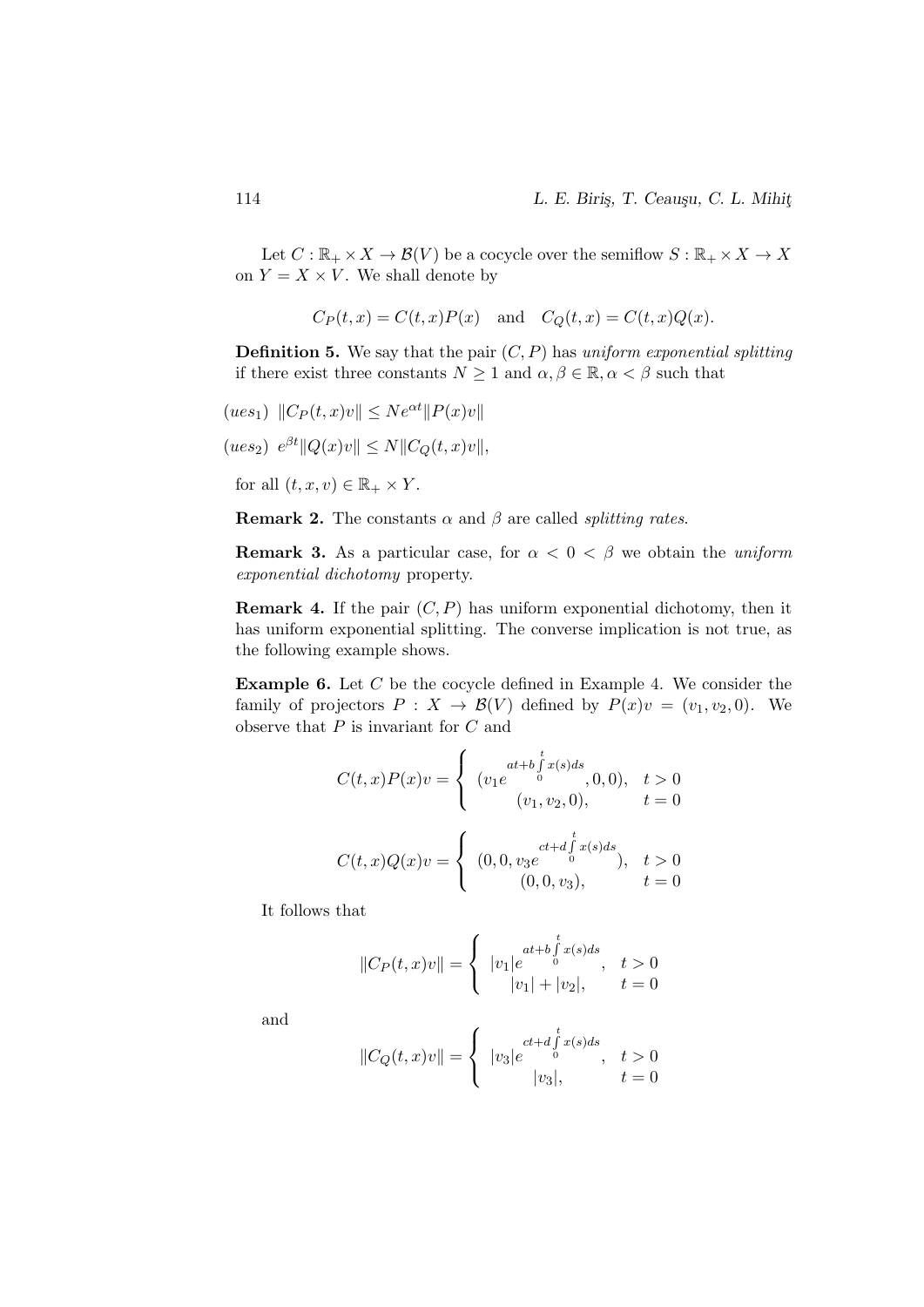If we suppose that  $b \leq 0 \leq d$  and  $a < c$  then for  $N = 1$  and for all  $\alpha, \beta \in \mathbb{R}$ with  $a \leq \alpha < \beta \leq c$  the inequalities (ues<sub>1</sub>) and (ues<sub>2</sub>) are equivalent with

$$
|v_1|e^{at+b\int_{0}^{t}x(s)ds} \le N e^{\alpha t}(|v_1| + |v_2|)
$$

and

$$
e^{\beta t}|v_3| \le N|v_3|e^{ct+d\int\limits_0^t x(s)ds}.
$$

So the pair  $(C, P)$  has uniform exponential splitting. If we suppose that  $b \leq 0 \leq d$  and  $a < 0 < c$  then for  $N = 1$  and for all  $\alpha, \beta \in \mathbb{R}$  with  $a \leq \alpha < 0 < \beta \leq c$  the inequalities  $(ues_1)$  and  $(ues_2)$  hold. In this case we obtain that  $(C, P)$  is uniformly exponentially dichotomic. If the inequalities  $b \leq 0 \leq d$  and  $a < c$  don't hold then there is not  $N \geq 1$ and  $\alpha, \beta \in \mathbb{R}$  with  $\alpha < \beta$  such that the relations (ues<sub>1</sub>) and (ues<sub>2</sub>) hold. In this case  $(C, P)$  doesn't have uniform exponential splitting.

**Proposition 1.** The pair  $(C, P)$  has uniform exponential splitting if and only if there exist  $N \geq 1$  and  $\alpha, \beta \in \mathbb{R}, \alpha < \beta$  such that

 $(ues'$  $\|C_P(t+s,x)v\| \leq Ne^{\alpha t} \|C_P(s,x)v\|$ 

 $(ues'$  $\sum_{2}^{\prime}$ )  $e^{\beta t}$ || $C_Q(s, x)v$ ||  $\leq N$ || $C_Q(t + s, x)v$ ||,

for all  $(t, s, x, v) \in \mathbb{R}_+^2 \times Y$ .

*Proof. Necessity*. It results for  $x \to S(s, x)$  and  $v \to C(s, x)v$ . Sufficiency. It is immediate for  $s = 0$ .

For the particular case of uniform exponential dichotomy, we obtain

**Proposition 2.** The pair  $(C, P)$  has uniform exponential dichotomy if and only if there are  $N \geq 1$  and  $\nu > 0$  such that

 $(ued_1)$   $||C_P(t, x)v|| < Ne^{-\nu t}||P(x)v||$ 

 $(ued_2) e^{\nu t} ||Q(x)v|| \le N ||C_Q(t,x)v||,$ 

for all  $(t, x, v) \in \mathbb{R}_+ \times Y$ .

*Proof.* Necessity. It results for  $\nu = \min\{-\alpha, \beta\}.$ Sufficiency. It is immediate for  $\beta = \nu = -\alpha$ .

 $\Box$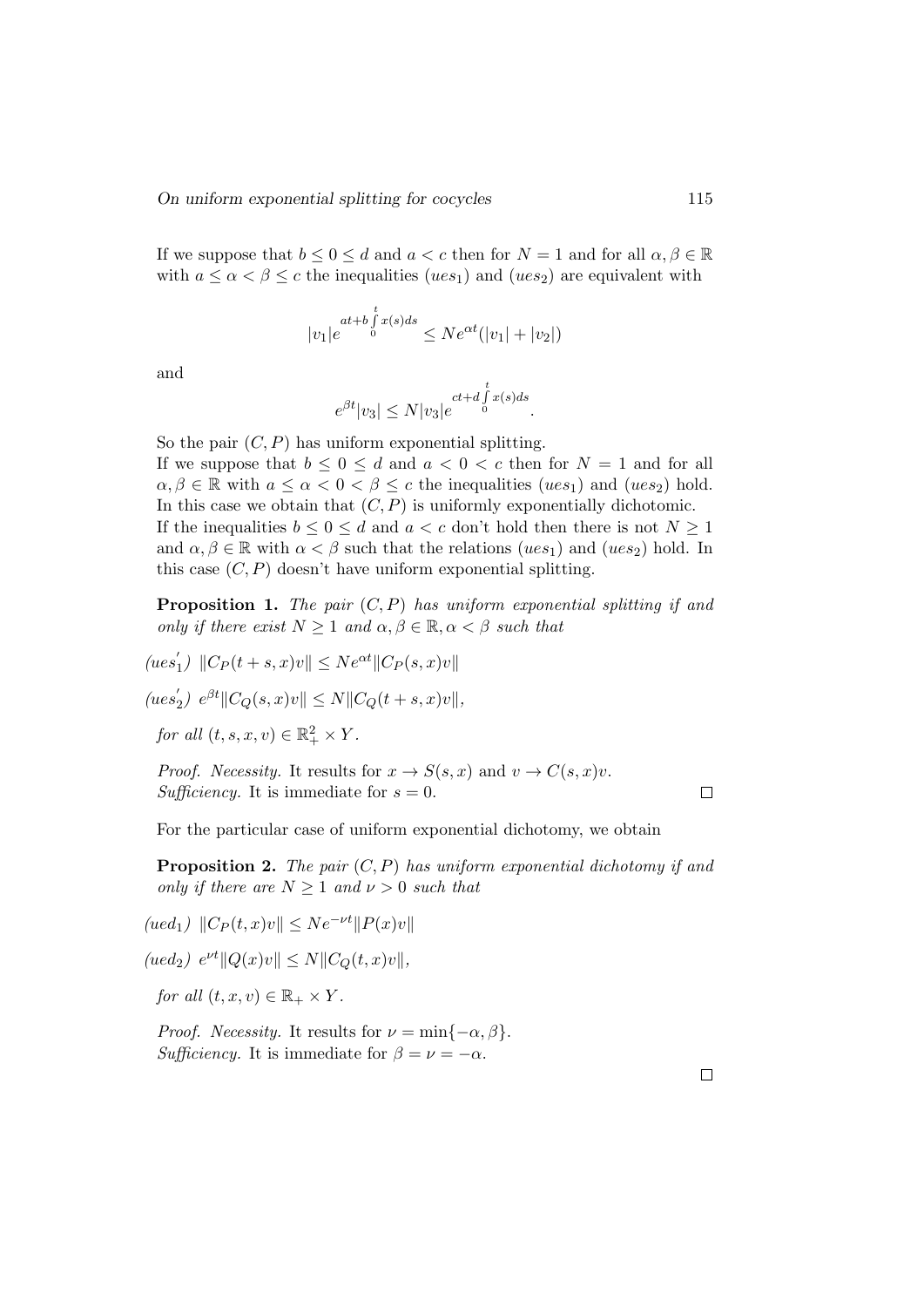We consider  $\gamma = \frac{\alpha + \beta}{\alpha}$  $\frac{+\beta}{2}$  and  $\delta = \frac{\beta - \alpha}{2}$  $\frac{\alpha}{2}$ , where  $\alpha < \beta$  and we define the cocycle  $C^{\gamma}: \mathbb{R}_+ \times X \to \mathcal{B}(V)$ , by  $C^{\gamma}(\tilde{t},x) = e^{-\gamma t} C(t,x)v$ .

**Proposition 3.** The pair  $(C, P)$  has uniform exponential splitting with the splitting rates  $\alpha, \beta$  if and only if  $(C^{\gamma}, P)$  has an uniform exponential dichotomy with the dichotomy rate  $\gamma$ .

*Proof. Necessity*. To prove  $(ued_1)$ , we observe that

$$
||C_P^{\gamma}(t,x)v|| = e^{-\gamma t}||C_P(t,x)v|| \le Ne^{-\gamma t}e^{\alpha t}||P(x)v|| =
$$
  
=  $Ne^{(\alpha-\gamma)t}||P(x)v|| = Ne^{-\delta t}||P(x)v||$ , for all  $(t, x, v) \in \mathbb{R}_+ \times Y$ .

Similarly,

$$
e^{\delta t} ||Q(x)v|| \le N e^{\delta t} e^{-\beta t} ||C_Q(t, x)v|| = N e^{(\delta - \beta)t} ||C_Q(t, x)v|| =
$$
  
=  $N e^{-\gamma t} ||C_Q(t, x)v|| = N ||C_Q^{\gamma}(t, x)v||,$ 

for all  $(t, x, v) \in \mathbb{R}_+ \times Y$  and hence we obtain  $(ued_2)$ . Sufficiency. We have that

$$
||C_P(t,x)v|| = e^{\gamma t}||C_P^{\gamma}(t,x)v|| \leq Ne^{(\gamma-\delta)t}||P(x)v|| = Ne^{\alpha t}||P(x)v||,
$$

for all  $(t, x, v) \in \mathbb{R}_+ \times Y$ , so we proved  $(ues_1)$ . Similarly,

$$
e^{\beta t} ||Q(x)v|| = e^{(\gamma + \delta)t} = ||Q(x)v|| = e^{\delta t} e^{\gamma t} ||Q(x)v|| \le
$$
  
\n
$$
\le Ne^{\gamma t} ||C^{\gamma}_{Q}(t,x)v|| = N ||C_{Q}(t,x)v||.
$$

for all  $(t, x, v) \in \mathbb{R}_+ \times Y$  and hence we obtain  $(ues_2)$ .

We consider a cocycle  $C : \mathbb{R}_+ \times X \to \mathcal{B}(V)$  which is strongly measurable and a family of projectors  $P: X \to \mathcal{B}(V)$  invariant for the cocycle C. The next result is a theorem of Datko's type for uniform exponential splitting.

**Theorem 1.** The pair  $(C, P)$  has uniform exponential splitting if and only if there exist  $D \geq 1$ ,  $\omega > 0$  and  $\mu, \nu$  with  $\mu < \nu$  such that the following conditions hold

$$
(ues_{1}^{''})\int_{t}^{\infty}e^{\mu(t-\tau)}\Vert C_{P}(\tau,x)v\Vert d\tau\leq D\Vert C_{P}(t,x)v\Vert
$$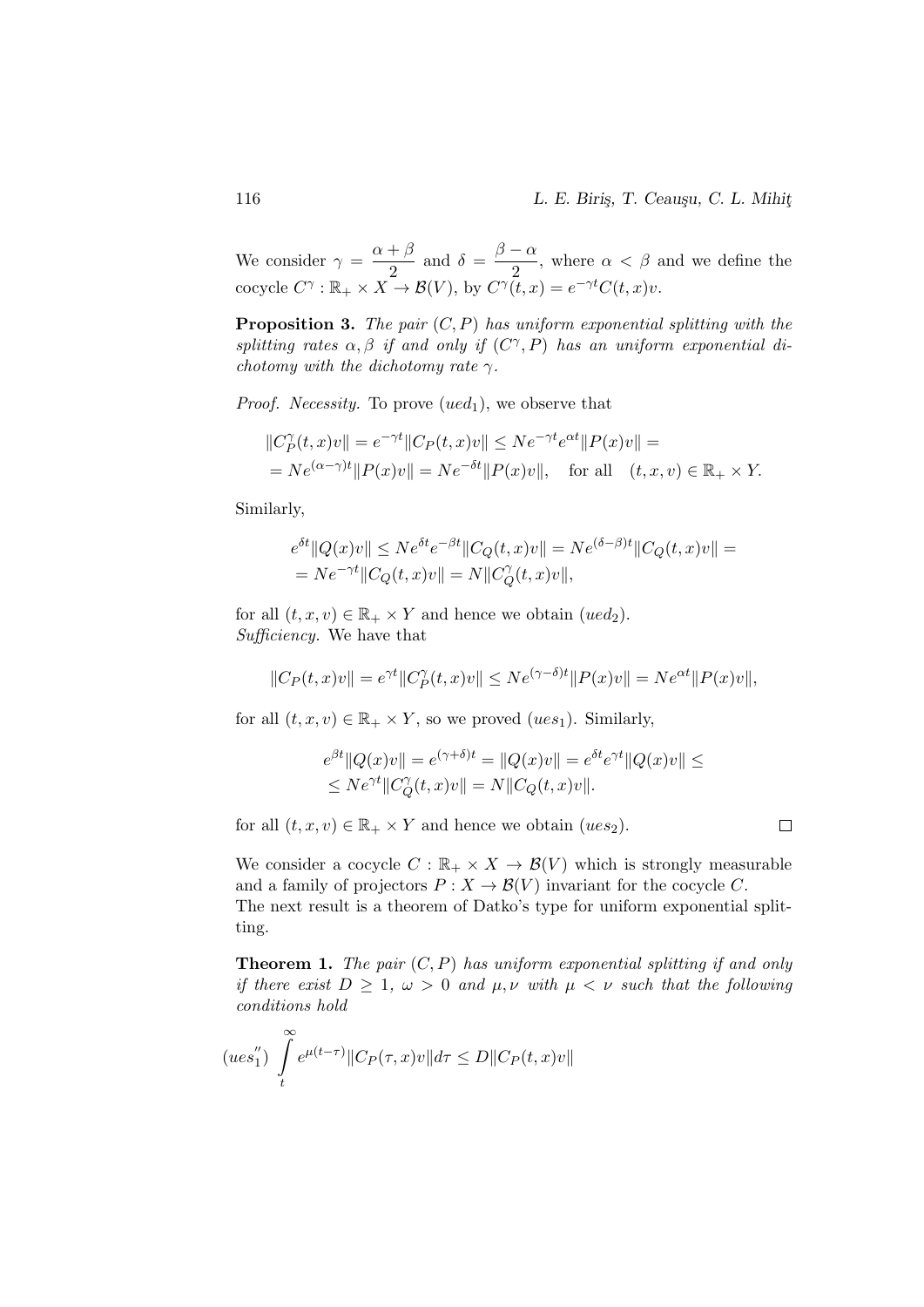On uniform exponential splitting for cocycles 117

$$
(u e s_2'') \int_0^t e^{\nu(t-\tau)} \|C_Q(\tau, x)v\| d\tau \le D \|C_Q(t, x)v\|
$$

- $(ues_3'')$  $_{3}^{"}\rangle$   $||C_{P}(t,x)v|| \leq De^{\omega t}||P(x)v||$
- $(ues_4''$  $_{4}^{''}\rangle e^{-\omega t} \|Q(x)v\| \leq D \|C_Q(t,x)v\|,$

for all  $(t, x, v) \in \mathbb{R}_+ \times Y$ .

Proof. Necessity. It follows immediately for

$$
\omega = \left\{ \begin{array}{cc} \beta, & \beta > 0 \\ 1, & \beta = 0 \\ -\beta, & \beta < 0 \end{array} \right.
$$

and  $\alpha < \mu < \nu < \beta$ .

Sufficiency. First, we shall prove that the condition (ues<sub>1</sub>) from Definition 5 holds. If  $t\geq 1$  then

$$
e^{-\mu t} ||C_P(t, x)v|| = \int_{t-1}^{t} e^{-\mu t} ||C_P(t, x)v|| d\tau =
$$
  
\n
$$
= \int_{t-1}^{t} e^{-\mu t} De^{\omega(t-\tau)} ||C_P(\tau, x)v|| d\tau =
$$
  
\n
$$
= D \int_{t-1}^{t} e^{-\mu(t-\tau)} e^{\omega(t-\tau)} e^{-\mu \tau} ||C_P(\tau, x)v|| d\tau \le
$$
  
\n
$$
\le De^{|\omega-\mu|} \int_{t-1}^{t} e^{-\mu \tau} ||C_P(\tau, x)v|| d\tau \le
$$
  
\n
$$
\le De^{|\omega-\mu|} \int_{0}^{t} ||C_P(\tau, x)v|| d\tau \le D^2 e^{|\omega-\mu|} ||P(x)v||,
$$

for all  $(x, v) \in Y$ . For  $t \in [0, 1)$  we have that

$$
||C_P(t, x)v|| \le D e^{\omega t} ||P(x)v|| = D e^{(\omega - \mu)t} e^{\mu t} ||P(x)v|| \le
$$
  
 
$$
\le D e^{|\omega - \mu|} e^{\mu t} ||P(x)v||,
$$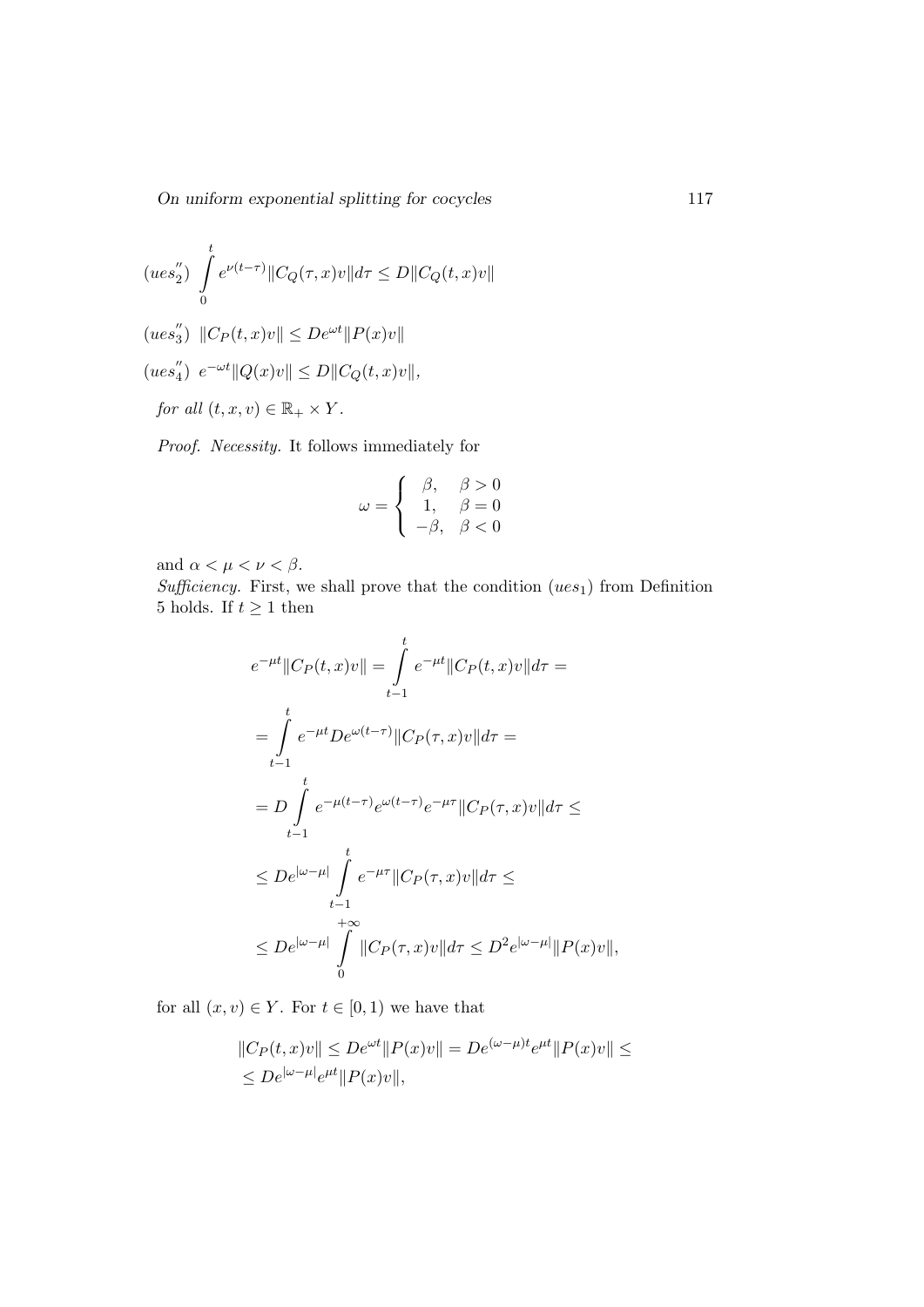$\Box$ 

for all  $(x, v) \in Y$ . Next, we shall prove the condition  $(ues_2)$  from Definition 5. If  $t \geq 1$  then

$$
e^{\nu t} ||Q(x)v|| = \int_{0}^{1} e^{\nu t} ||Q(x)v|| d\tau \leq \int_{0}^{1} e^{\nu t} De^{\omega \tau} ||C_Q(\tau, x)v|| d\tau =
$$
  
\n
$$
= D \int_{0}^{1} e^{(\omega + \nu)\tau} e^{\nu(t-\tau)} ||C_Q(\tau, x)v|| d\tau \leq
$$
  
\n
$$
\leq De^{\omega + \nu} \int_{0}^{1} e^{\nu(t-\tau)} ||C_Q(\tau, x)v|| d\tau \leq
$$
  
\n
$$
\leq De^{\omega + \nu} \int_{0}^{t} e^{\nu(t-\tau)} ||C_Q(\tau, x)v|| d\tau \leq D^2 e^{\omega + \nu} ||C_Q(t, x)v||,
$$

for all  $(x, v) \in Y$ . For  $t \in [0, 1)$  we obtain that

$$
\begin{aligned} &e^{\nu t}\|Q(x)v\| \leq e^{\nu t}e^{\omega t}D\|C_Q(t,x)v\| = e^{(\nu+\omega)t}D\|C_Q(t,x)v\| \leq \\ &\leq De^{|\nu+\omega|}\|C_Q(t,x)v\|, \end{aligned}
$$

for all  $(x, v) \in Y$ .

As a particular case, we obtain a characterization of uniform exponential dichotomy for cocycles of linear operators.

**Corollary 1.** The pair  $(C, P)$  has uniform exponential dichotomy if and only if there exist  $D \geq 1$ ,  $\omega, \nu > 0$  such that the following conditions hold

(i) 
$$
\int_{t}^{\infty} e^{\nu(\tau-t)} \|C_P(\tau, x)v\| d\tau \le D \|C_P(t, x)v\|
$$
  
\n(ii) 
$$
\int_{0}^{t} e^{\nu(t-\tau)} \|C_Q(\tau, x)v\| d\tau \le D \|C_Q(t, x)v\|
$$
  
\n(iii) 
$$
\|C_P(t, x)v\| \le D e^{\nu(t)} \|D(x)v\|
$$

$$
(iii) \quad ||C_P(t, x)v|| \le De^{x} ||P(x)v||
$$
  

$$
(iv) \quad e^{-\omega t} ||Q(x)v|| \le D ||C_Q(t, x)v||,
$$
  
*for all*  $(t, x, v) \in \mathbb{R}_+ \times Y.$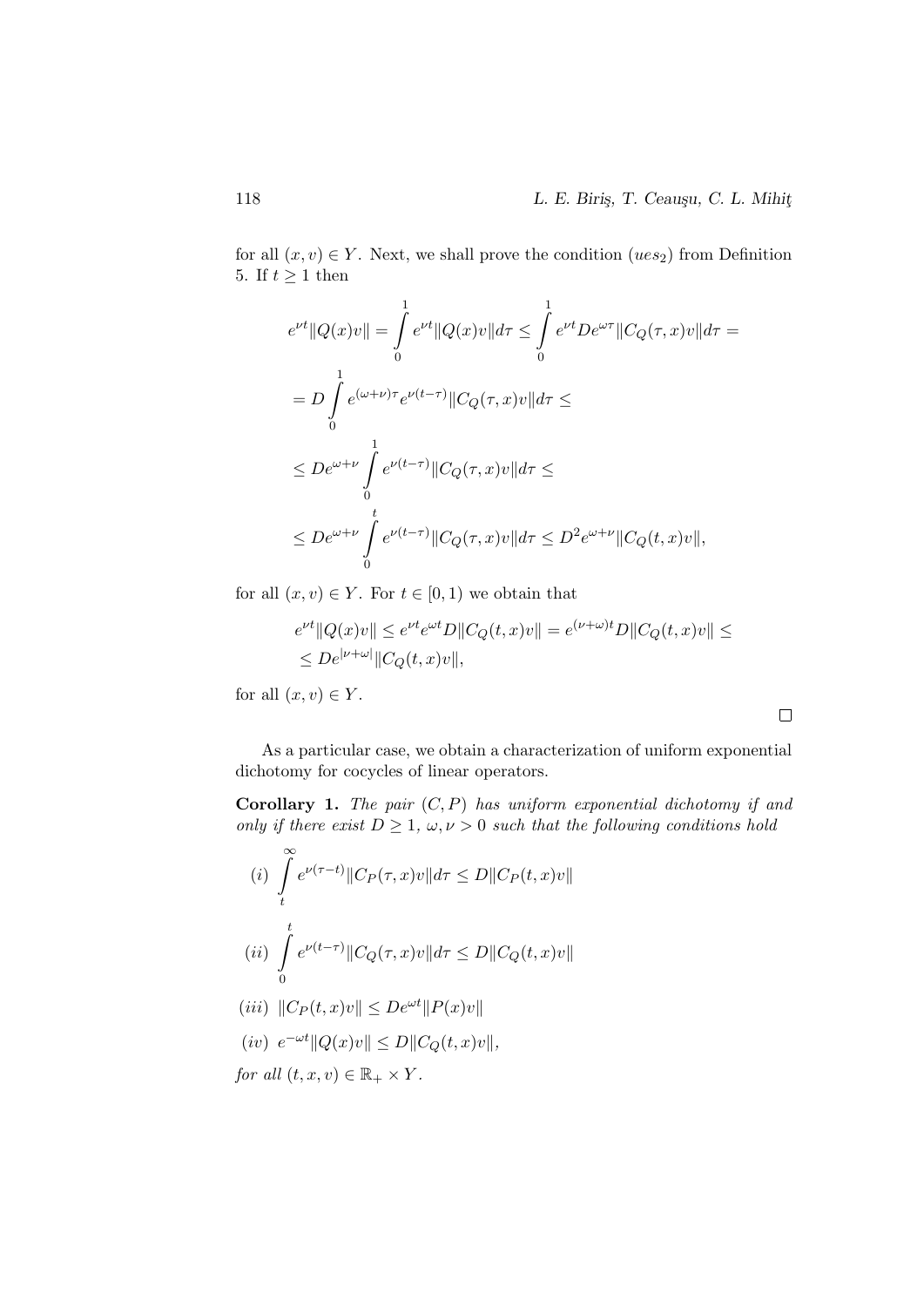**Definition 6.** A mapping  $L : \mathbb{R}_+ \times Y \to \mathbb{R}_+$  is called a *Lyapunov function* for the pair  $(C, P)$  if there exist  $c < d$  such that the following inequalities hold

$$
(l_1) \ L(t, x, P(x)v) + \int_0^t e^{-c\tau} \|C_P(\tau, x)v\| d\tau \le L(0, x, P(x)v)
$$
  

$$
(l_2) \ L(0, x, Q(x)v) + \int_0^t e^{d(t-\tau)} \|C_Q(\tau, x)v\| d\tau \le L(t, x, Q(x)v),
$$

for all  $(t, x, v) \in \mathbb{R}_+ \times Y$ .

The next result is a theorem of Lyapunov type for the property of uniform exponential splitting of cocycles of linear operators.

**Theorem 2.** The pair  $(C, P)$  has uniform exponential splitting if and only if there exist a Lyapunov function  $L : \mathbb{R}_+ \times Y \to \mathbb{R}_+$  for  $(C, P)$  and the constants  $M \geq 1$ ,  $\omega > 0$  such that the following conditions hold

(i)  $L(0, x, P(x)v) \leq M||P(x)v||$ 

$$
(ii) L(t, x, Q(x)v) \le M \|C_Q(t, x)v\|
$$

 $(ues_3'')$  $_{3}^{''}\rangle$   $||C_{P}(t,x)v|| \leq De^{\omega t}||P(x)v||$ 

 $(ues_4^{''})$  $_{4}^{"}\rangle e^{-\omega t} \|Q(x)v\| \leq D \|C_Q(t,x)v\|,$ 

for all  $(t, x, v) \in \mathbb{R}_+ \times Y$ .

*Proof.* Necessity. Let  $\alpha, \beta \in \mathbb{R}$ ,  $\alpha < \beta$  be as in Definition 5 and we consider  $\omega, \mu, \nu$  as in Theorem 1 and  $L : \mathbb{R}_+ \times Y \to \mathbb{R}_+,$ 

$$
L(t,x,v) = \int_{t}^{\infty} e^{-\mu\tau} ||C_P(\tau,x)v||d\tau + \int_{0}^{t} e^{\nu(t-\tau)} ||C_Q(\tau,x)v||d\tau.
$$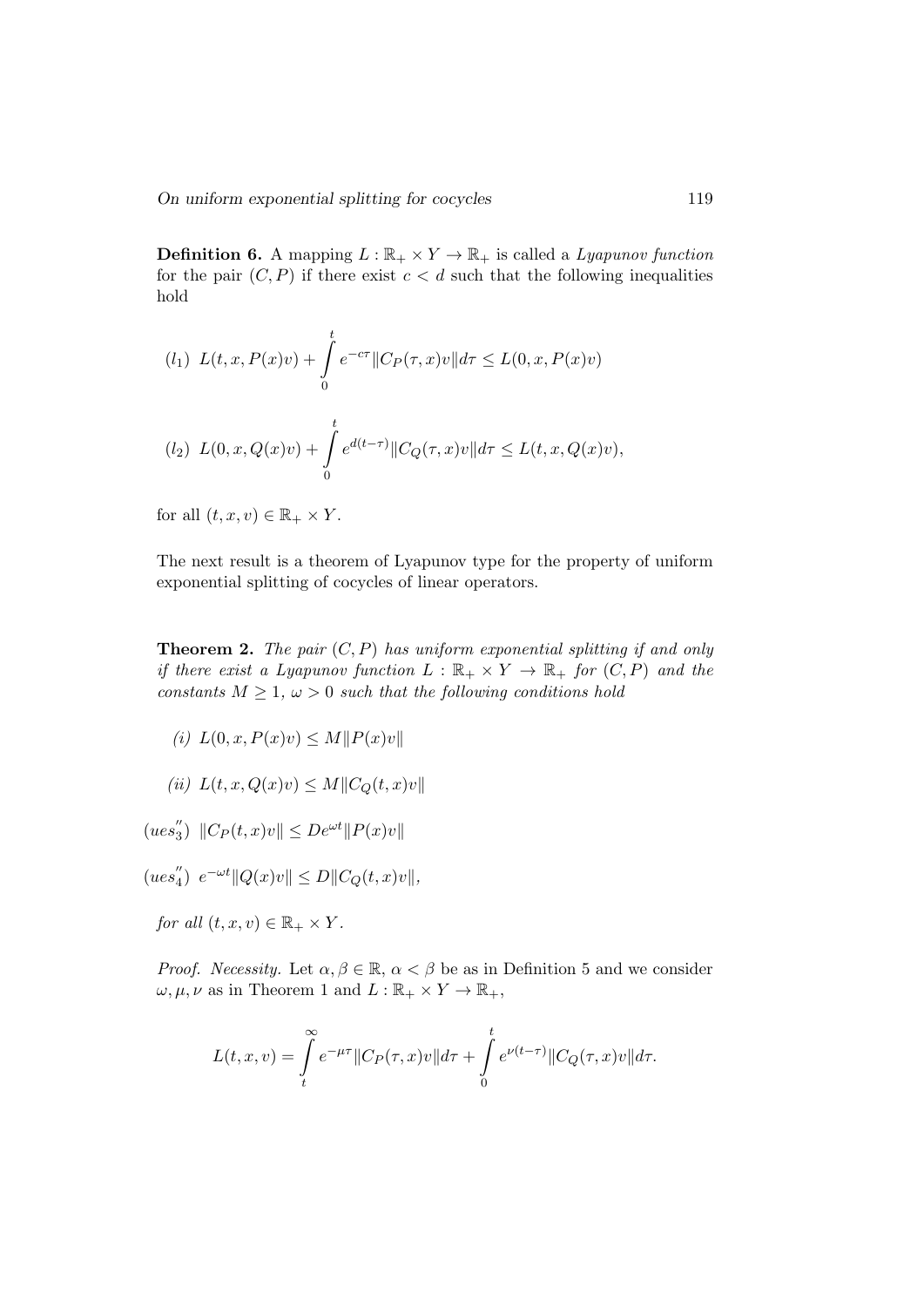We shall prove  $(l_1)$  and  $(l_2)$ . We observe that

$$
L(t, x, P(x)v) + \int_{0}^{t} e^{-\mu\tau} ||C_P(\tau, x)v|| d\tau =
$$
  
= 
$$
\int_{t}^{\infty} e^{-\mu\tau} ||C_P(\tau, x)v|| d\tau + \int_{0}^{t} e^{-\mu\tau} ||C_P(\tau, x)v|| d\tau =
$$
  
= 
$$
\int_{0}^{\infty} e^{-\mu\tau} ||C_P(\tau, x)v|| d\tau = L(0, x, P(x)v),
$$

for all  $(t, x, v) \in \mathbb{R}_+ \times Y$ . For  $(l_2)$ , we have that

$$
L(0, x, Q(x)v) + \int_{0}^{t} e^{\nu(t-\tau)} ||C_Q(\tau, x)v|| d\tau = \int_{0}^{t} e^{\nu(t-\tau)} ||C_Q(\tau, x)v|| d\tau =
$$
  
= L(t, x, Q(x)v),

for all  $(t, x, v) \in \mathbb{R}_+ \times Y$ . Using Datko's theorem, we have that

$$
L(0, x, P(x)v) = \int_{0}^{\infty} e^{-\mu\tau} ||C_P(\tau, x)v|| d\tau \le D||P(x)v||,
$$

and

$$
L(t, x, Q(x)v) = \int_{0}^{t} e^{\nu(t-\tau)} \|C_Q(\tau, x)v\| d\tau \le D \|C_Q(t, x)v\|,
$$

for all  $(t, x, v) \in \mathbb{R}_+ \times Y$ .

Sufficiency. We suppose that there exists a Lyapunov function  $L : \mathbb{R}_+ \times$  $Y \to \mathbb{R}_+$  for  $(C, P)$ . Then from the condition  $(l_1)$  we obtain that

$$
\int_0^t e^{-c\tau} \|C_P(\tau, x)v\| d\tau \le L(0, x, P(x)v) \le M \|P(x)v\|,
$$

for all  $(t, x, v) \in \mathbb{R}_+ \times Y$ . If  $t \geq 1$  then

$$
e^{-ct}||C_P(t,x)v|| = \int_{t-1}^{t} e^{-ct}||C_P(t,x)v||d\tau \le
$$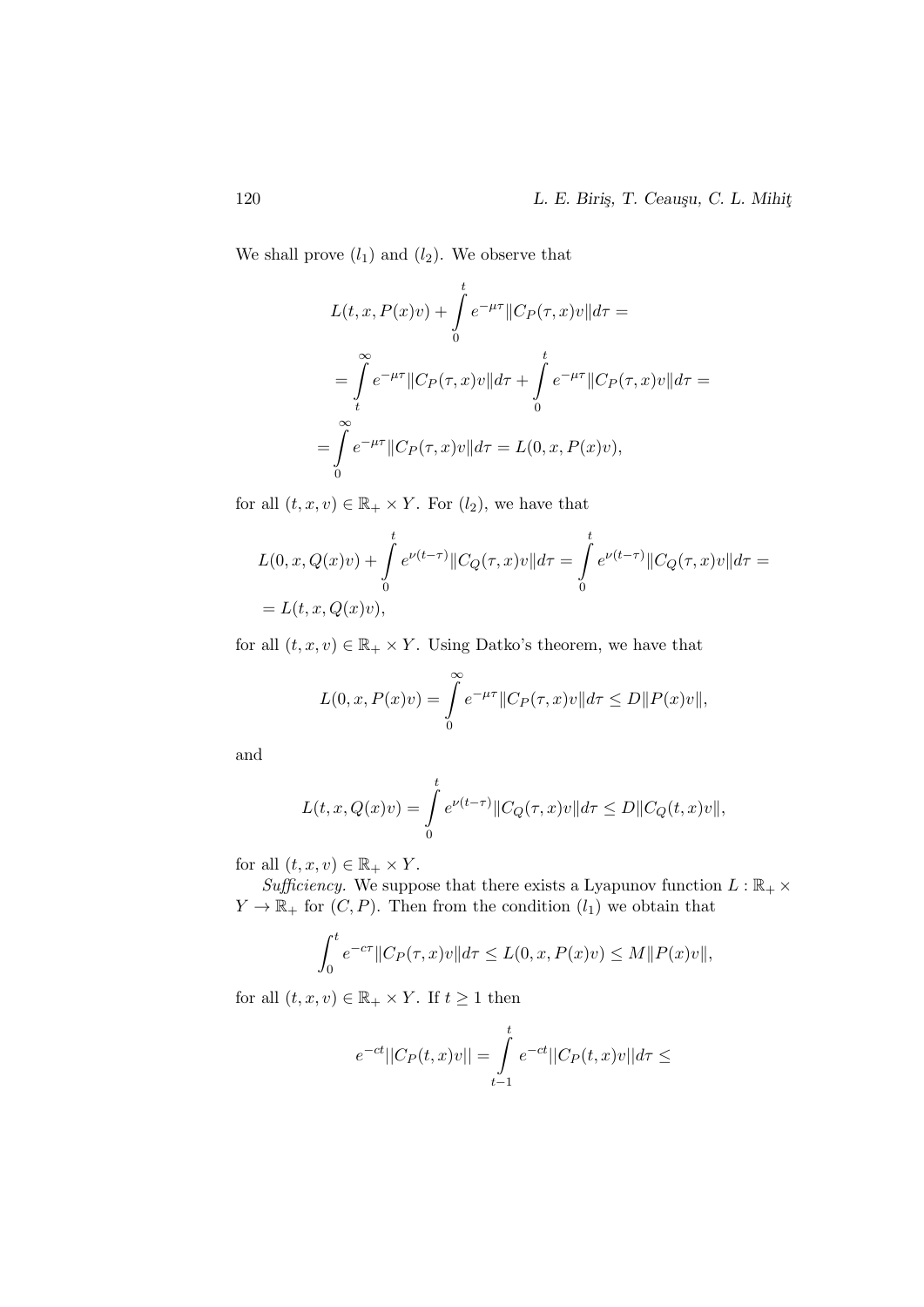On uniform exponential splitting for cocycles 121

$$
\leq D \int_{t-1}^t e^{-ct} e^{\omega(t-\tau)} ||C_P(\tau, x)v|| d\tau \leq D \int_{t-1}^t e^{(\omega-c)(t-\tau)} e^{-c\tau} ||C_P(\tau, x)v|| d\tau \leq
$$
  

$$
\leq D e^{|\omega-c|} \int_0^t e^{-c\tau} ||C_P(\tau, x)v|| d\tau \leq D Me^{|\omega-c|} ||P(x)v||.
$$

If  $t \in [0,1)$  then

$$
||C_P(t,x)v|| \le De^{\omega t}||P(x)v|| = De^{(\omega - c)t}e^{ct}||P(x)v|| \le DMe^{|\omega - c|}e^{ct}||P(x)v||.
$$

Now, using  $(l_2)$  we have that

$$
\int_{0}^{t} e^{d(t-\tau)} \|C_Q(\tau, x)v\| d\tau \le L(t, x, Q(x)v) \le M \|C_Q(t, x)v\|,
$$

for all  $(t, x, v) \in \mathbb{R}_+ \times Y$ . In what follows, from

$$
\int\limits_0^t e^{d(t-\tau)} \|C_Q(\tau,x)v\| d\tau \leq M \|C_Q(t,x)v\|,
$$

for all  $(t, x, v) \in \mathbb{R}_+ \times Y$  and from  $(ues''_4)$  $_{4}^{\prime\prime}$ ), as in sufficiency of Theorem 1, we obtain that

$$
e^{dt}||Q(x)v|| \leq DM e^{|d+\omega|}||C_Q(t,x)v||,
$$

for all  $(t, x, v) \in \mathbb{R}_+ \times Y$ .

# 4 Uniform exponential splitting with strongly invariant projectors

Let  $P: X \to \mathcal{B}(V)$  a family of projectors on the Banach space V which is invariant for the cocycle  $C : \mathbb{R}_+ \times X \to \mathcal{B}(V)$  over the semiflow  $S : \mathbb{R}_+ \times X \to$ X on  $Y = X \times V$ , where X is a metric space.

**Definition 7.** We say that the family of projectors  $P : X \rightarrow \mathcal{B}(V)$  is strongly invariant for the cocycle C if for all  $(t, x) \in \mathbb{R}_+ \times X$  the bounded linear operator  $C(t, x)$  is an isomorfism from  $Ker P(x)$  to  $Ker P(S(t, x))$ .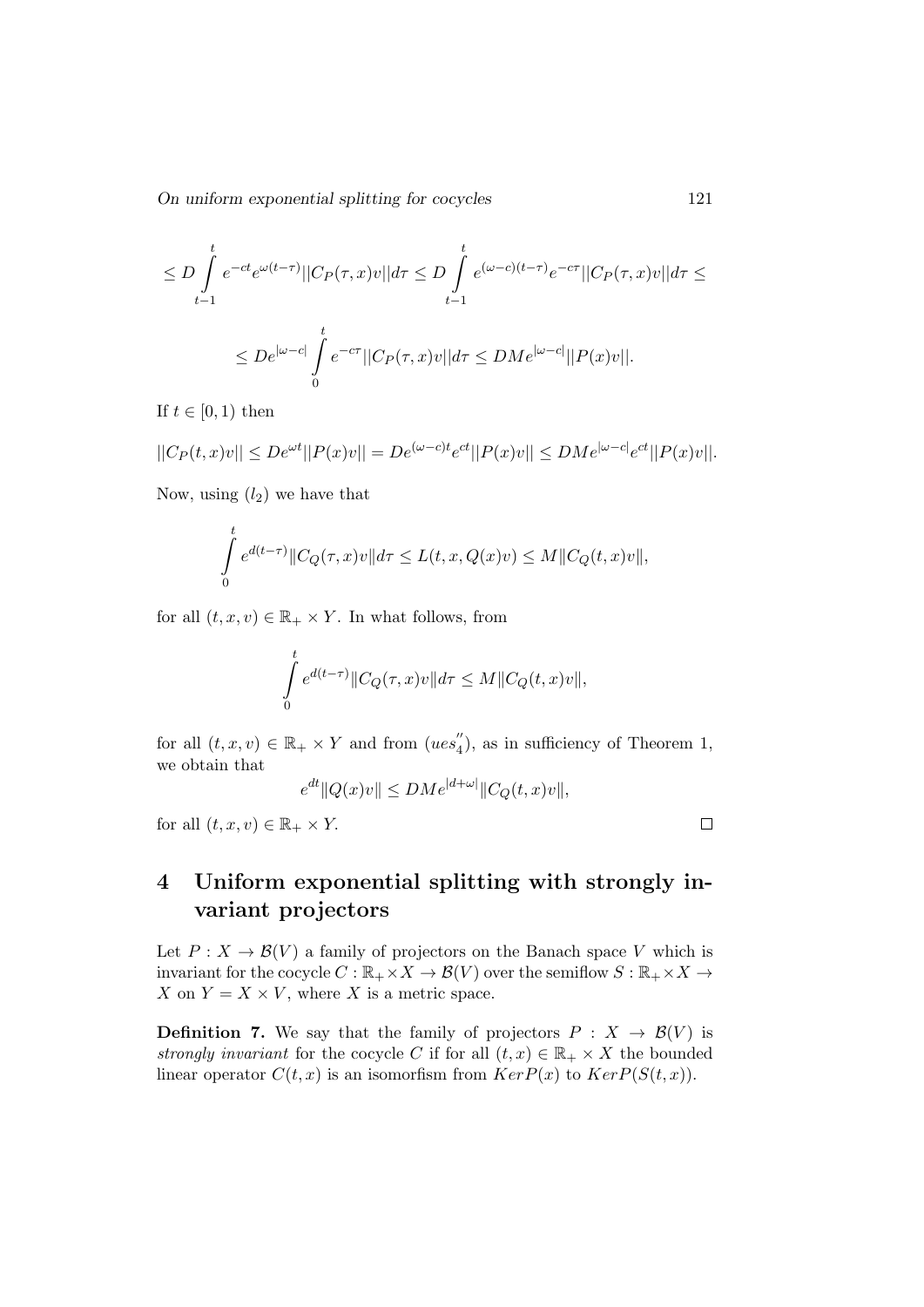**Remark 5.** If the family of projectors  $P : X \to \mathcal{B}(V)$  is strongly invariant for the cocycle  $C : \mathbb{R}_+ \times X \to \mathcal{B}(V)$  over the semiflow  $S : \mathbb{R}_+ \times X \to X$ , then there exists  $D : \mathbb{R}_+ \times X \to \mathcal{B}(V)$  such that for all  $(t, x) \in \mathbb{R}_+ \times X$  the bounded linear operator  $D(t, x)$  is an isomorphism from  $KerP(S(t, x))$  to  $KerP(x)$  and

$$
(i_1) C(t,x)D(t,x)Q(S(t,x)) = Q(S(t,x))
$$
  
and

$$
(i_2) \ \ D(t, x)C(t, x)Q(x) = Q(x),
$$

for all  $(t, x) \in \mathbb{R}_+ \times X$ , where  $Q(x) = I - P(x)$ .

**Remark 6.** If  $P: X \to \mathcal{B}(V)$  is strongly invariant for the cocycle C:  $\mathbb{R}_+ \times X \to \mathcal{B}(V)$ , then the isomorphism D has the property

$$
(i_3) Q(x)D(t, x)Q(S(t, x)) = D(t, x)Q(S(t, x)),
$$

for every  $(t, x) \in \mathbb{R}_+ \times X$ .

**Theorem 3.** If  $P: X \to \mathcal{B}(V)$  is strongly invariant for the cocycle C:  $\mathbb{R}_+ \times X \to \mathcal{B}(V)$ , then the isomorphism D satisfies the following evolution property:

$$
(i_4) D(t+s,x)Q(S(t+s,x)) = D(s,x)D(t,S(s,x))Q(S(t+s,x)),
$$

for all  $(t, s, x) \in \mathbb{R}_+^2 \times X$ .

Proof. Indeed, we have that

$$
D(t+s,x)Q(S(t+s,x)) = Q(x)D(t+s,x)Q(S(t+s,x)) =
$$
  
=  $D(s,x)C(s,x)Q(x)D(t+s,x)Q(S(t+s,x)) =$   
=  $D(s,x)Q(S(s,x))C(s,x)D(t+s,x)Q(S(t+s,x)) =$   
=  $D(s,x)D(t,S(s,x))C(t,S(s,x))Q(S(s,x))C(s,x)D(t+s,x)Q(S(t+s,x)) =$   
=  $D(s,x)D(t,S(s,x))C(t+s,x)Q(x)D(t+s,x)Q(S(t+s,x)) =$   
=  $D(s,x)D(t,S(s,x))C(t+s,x)D(t+s,x)Q(S(t+s,x)) =$   
=  $D(s,x)D(t,S(s,x))Q(S(t+s,x)),$ 

for all  $(t, s, x) \in \mathbb{R}_+^2 \times X$ .

**Proposition 4.** Let  $P: X \rightarrow \mathcal{B}(V)$  be a family of projectors which is strongly invariant for the cocycle  $C : \mathbb{R}_+ \times X \to \mathcal{B}(V)$ . Then the pair  $(C, P)$ has uniform exponential splitting if and only if there exist  $N \geq 1, \alpha, \beta \in \mathbb{R}$ ,  $\alpha < \beta$  such that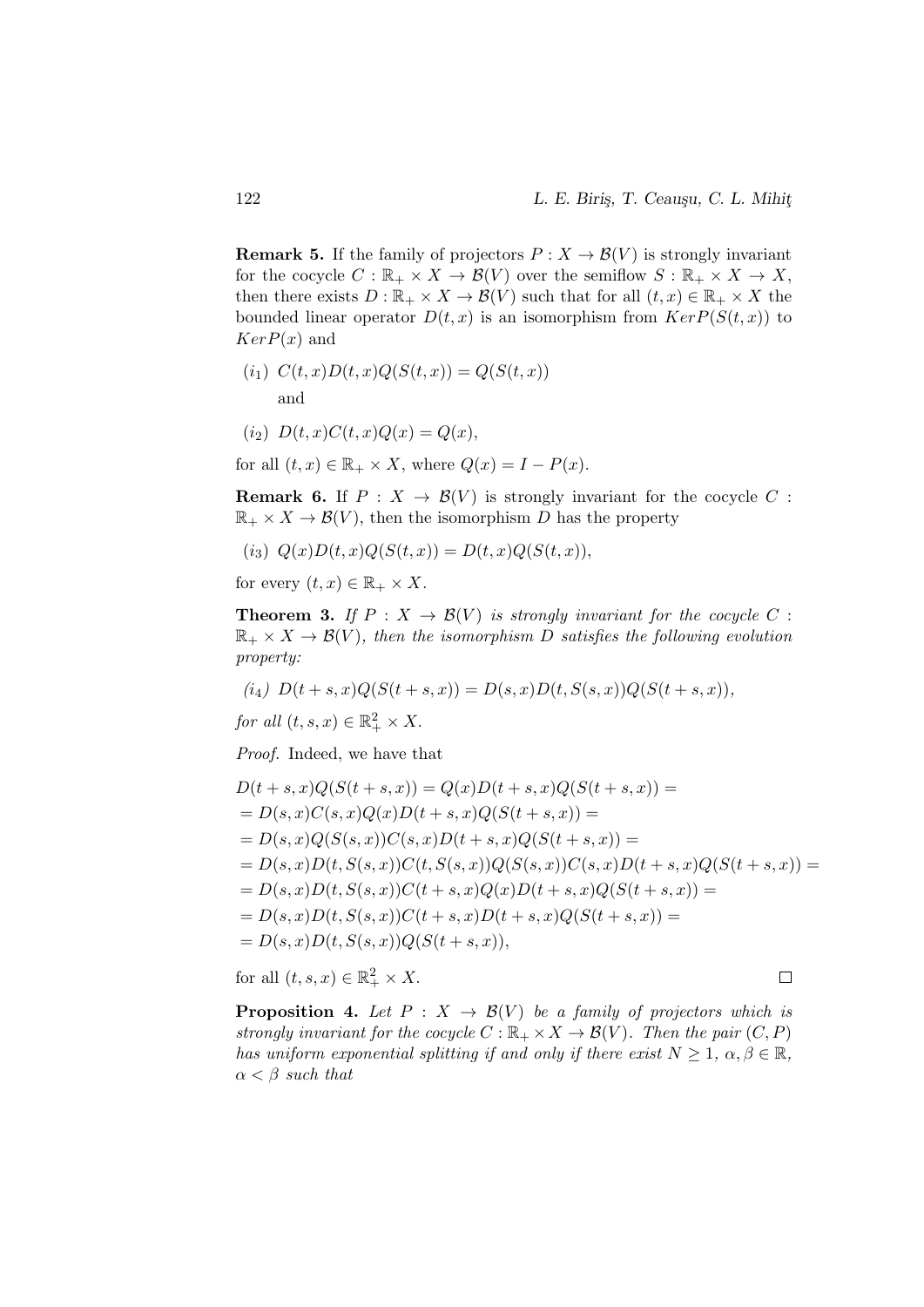On uniform exponential splitting for cocycles 123

$$
(ues''_1) ||C_P(t,x)v|| \le N e^{\alpha t} ||P(x)v||
$$
  

$$
(ues''_2) e^{\beta t} ||D(t,x)Q(S(t,x))v|| \le N ||Q(S(t,x))v||,
$$

for all  $(t, x, v) \in \mathbb{R}_+ \times Y$ .

*Proof.* It is sufficient to prove  $(ues_2) \Leftrightarrow (ues_2'')$  $\binom{m}{2}$ . We shall prove the implication (ues<sup>""</sup>  $\binom{m}{2} \Rightarrow (ues_2).$ 

$$
e^{\beta t} \|Q(x)v\| = e^{\beta t} \|D(t,x)Q(S(t,x))C(t,x)Q(x)v\| \le N \|C(t,x)Q(x)v\|,
$$

 $(t, x, v) \in \mathbb{R}_+ \times Y$ .

For the converse implication  $(ues_2) \Rightarrow (ues_2$ <sup>"</sup>  $\binom{m}{2}$ , we observe that

$$
e^{\beta t} \|D(t, x)Q(S(t, x))v\| = e^{\beta t} \|Q(x)D(t, x)Q(S(t, x))v\| \le
$$
  
 
$$
\le N \|C(t, x)Q(x)D(t, x)Q(S(t, x))v\| = N \|Q(S(t, x))v\|,
$$

$$
(t, x, v) \in \mathbb{R}_+ \times Y.
$$

**Theorem 4.** Let  $P: X \to \mathcal{B}(V)$  be a strongly invariant family of projectors for the cocycle  $C : \mathbb{R}_+ \times X \to \mathcal{B}(V)$ . Then the pair  $(C, P)$  has uniform exponential splitting if and only if there exist  $D \geq 1$ ,  $\omega > 0$  and  $\mu, \nu$  with  $\mu < \nu$  such that the following conditions hold

$$
(ues_{1}^{''}) \int_{t}^{\infty} e^{\mu(t-\tau)} \|C(\tau,x)P(x)v\| d\tau \le D \|C(t,x)P(x)v\|
$$
  

$$
(ues_{2}^{''''}) \int_{0}^{t} e^{\nu(t-\tau)} \|D(t-\tau,S(\tau,x))Q(S(t,x))v\| d\tau \le D \|Q(S(t,x))v\|
$$

 $(ues_3'')$  $_{3}^{''}\rangle$   $||C_{P}(t,x)v|| \leq De^{\omega t}||P(x)v||$ 

 $(ues''_4$  $_{4}^{'''}$ )  $e^{-\omega t}$  $||D(t, x)Q(S(t, x))v|| \leq D||Q(S(t, x))v||,$ 

for all  $(t, x, v) \in \mathbb{R}_+ \times Y$ .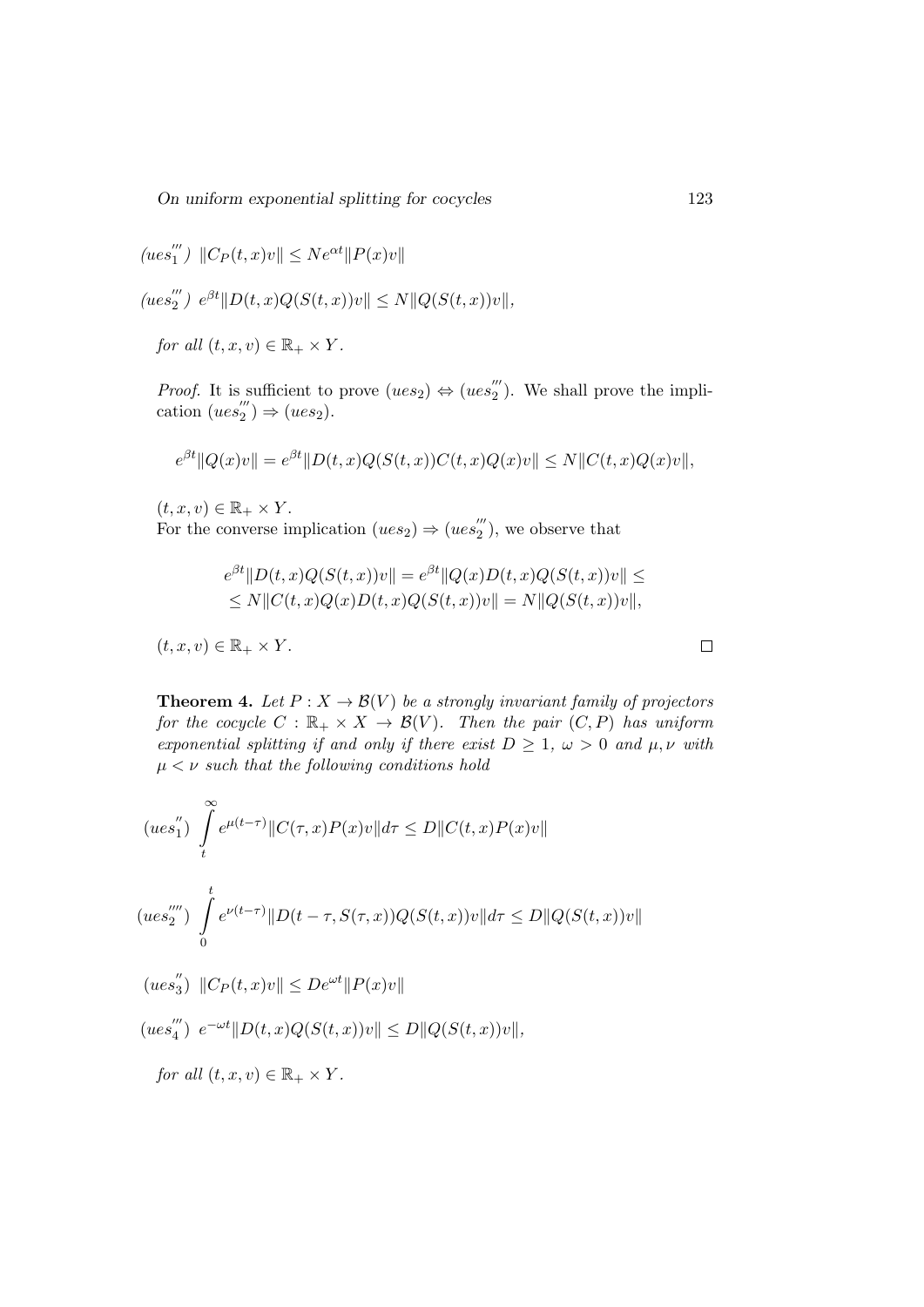*Proof.* Necessity. We consider  $\alpha < \mu < \nu < \beta$  and  $D \ge N$   $\begin{pmatrix} 1 & 1 \\ -1 & 1 \end{pmatrix}$  $\frac{1}{\mu - \alpha} + \frac{1}{\beta - \alpha}$  $\beta - \nu$  . We have that

$$
\int_{t}^{\infty} e^{\mu(t-\tau)} \|C(\tau,x)P(x)v\| d\tau \le
$$
\n
$$
\leq N \int_{t}^{\infty} e^{\mu(t-\tau)} e^{\alpha(\tau-t)} d\tau \|C(t,x)P(x)v\| =
$$
\n
$$
= N \int_{t}^{\infty} e^{(\alpha-\mu)(\tau-t)} d\tau \|C(t,x)P(x)v\| \leq \frac{N}{\mu-\alpha} \|C(t,x)P(x)v\|,
$$

for all  $(t, x, v) \in \mathbb{R}_+ \times Y$ . If in  $(ues''_2)$  we consider  $t \to t-\tau$  and  $x \to S(\tau, x)$ , then

$$
\int_{0}^{t} e^{\nu(t-\tau)} \|D(t-\tau,S(\tau,x))Q(S(t,x))v\|d\tau \le
$$
\n
$$
\leq N \int_{0}^{t} e^{\nu(t-\tau)} e^{-\beta(t-\tau)} \|Q(S(t,x))v\|d\tau = N \int_{0}^{t} e^{(\nu-\beta)(t-\tau)} d\tau \|Q(S(t,x))v\| \le
$$
\n
$$
\leq \frac{N}{\beta-\nu} \|Q(S(t,x))v\|,
$$

for all  $(t, x, v) \in \mathbb{R}_+ \times Y$ . We shall prove  $(ues''_4)$  $\binom{n}{4} \Rightarrow (ues''_4)$  $\binom{m}{4}$ . We observe that

$$
e^{-\omega t}||D(t, x)Q(S(t, x))v|| = e^{-\omega t}||Q(x)D(t, x)Q(S(t, x))v|| \le
$$
  
\n
$$
\le D||C(t, x)Q(x)D(t, x)Q(S(t, x))v|| =
$$
  
\n
$$
= D||Q(S(t, x))C(t, x)D(t, x)Q(S(t, x))v|| =
$$
  
\n
$$
= D||Q(S(t, x))Q(S(t, x))v|| = D||Q(S(t, x))v||,
$$

for all  $(t, x, v) \in \mathbb{R}_+ \times Y$ .

Sufficiency. From  $(ues''_1)$  $\binom{n}{1}$  and  $(ues''_3)$  $\binom{1}{3}$  as in sufficiency of Theorem 1, it results ( $ues_1^{\prime\prime\prime}$  $\binom{m}{1}$ . We shall prove the condition  $(ues_2^{m})$  $2^{2}$ ) from Proposition 4. We consider  $t \geq 1$ . We observe that if in  $(i_4)$  and  $(i_3)$   $t \to t - \tau$  and  $x \to S(\tau, x)$ ,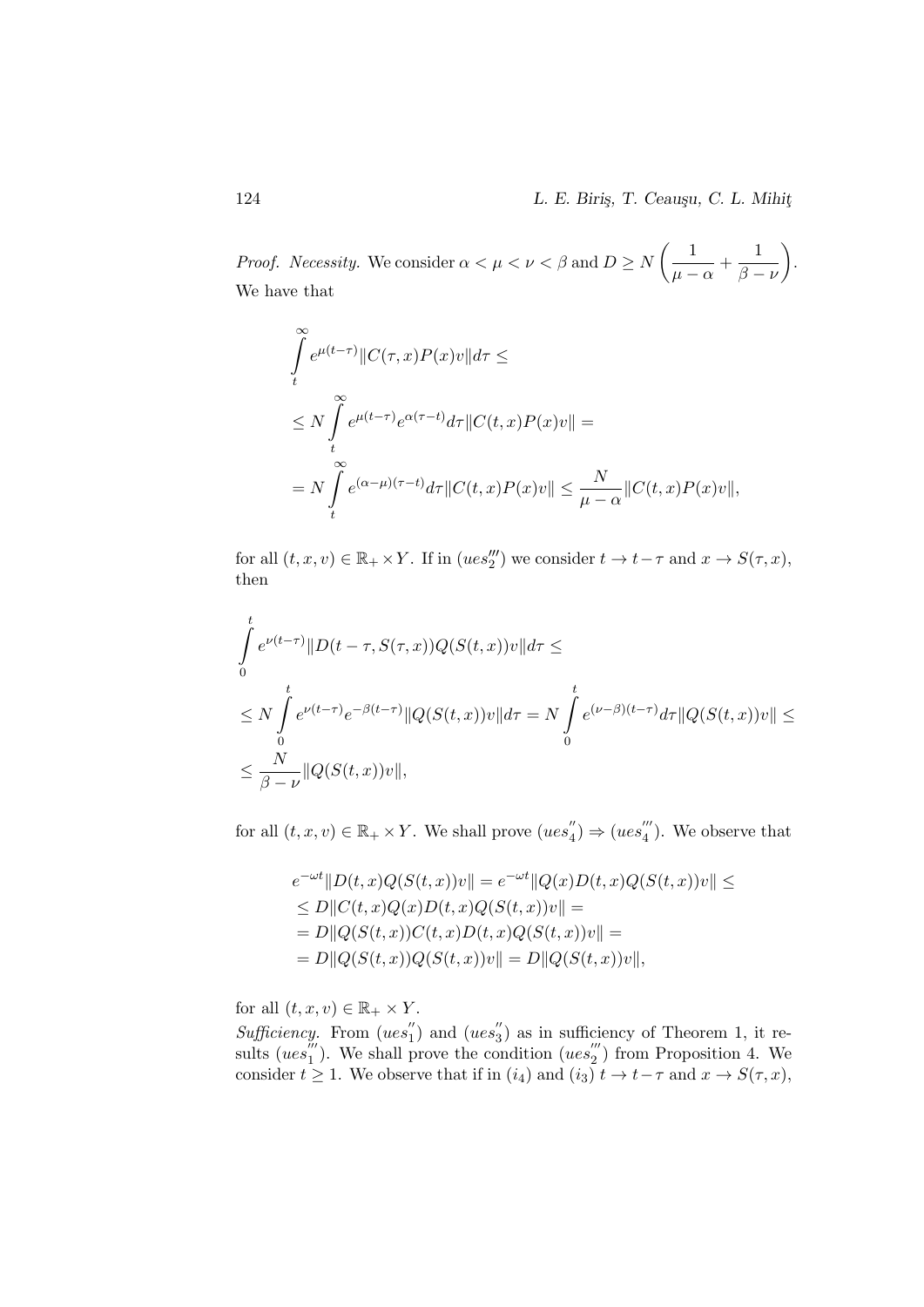then

$$
e^{\nu t} ||D(t, x)Q(S(t, x))v|| = \int_{0}^{1} e^{\nu t} ||D(t, x)Q(S(t, x))v|| d\tau =
$$
  
\n
$$
= \int_{0}^{1} e^{\nu t} ||D(\tau, x)Q(S(\tau, x))D(t - \tau, S(\tau, x))Q(S(t, x))v|| d\tau \le
$$
  
\n
$$
\leq D \int_{0}^{1} e^{\nu t} e^{\omega \tau} ||Q(S(\tau, x))D(t - \tau, S(\tau, x))Q(S(t, x))v|| d\tau =
$$
  
\n
$$
= D \int_{0}^{1} e^{(\omega + \nu)\tau} e^{\nu(t - \tau)} ||D(t - \tau, S(\tau, x))Q(S(t, x))v|| d\tau \le
$$
  
\n
$$
\leq De^{|\omega + \nu|} \int_{0}^{t} e^{\nu(t - \tau)} ||D(t - \tau, S(\tau, x))Q(S(t, x))v|| d\tau \le
$$
  
\n
$$
\leq D^{2} e^{|\omega + \nu|} ||Q(S(t, x))v||,
$$

for all  $(x, v) \in Y$ . If  $t \in [0, 1)$  then we have that

$$
e^{\nu t} \|D(t, x)Q(S(t, x))v\| \le De^{\nu t} e^{\omega t} \|Q(S(t, x))v\| \le
$$
  
 
$$
\le De^{|\omega + \nu|} \|Q(S(t, x))v\| \le N \|Q(S(t, x))v\|,
$$

for all  $(x, v) \in Y$ . We shall prove  $(ues''_4)$  $\binom{m}{4} \Rightarrow (ues''_4)$  $_{4}^{\prime\prime}$ ). We observe that

$$
e^{-\omega t} ||Q(x)v|| = e^{-\omega t} ||D(t, x)C(t, x)Q(x)v|| =
$$
  
= 
$$
e^{-\omega t} ||D(t, x)Q(S(t, x))C(t, x)v|| \le
$$
  

$$
\le D||Q(S(t, x))C(t, x)v|| = D||C(t, x)Q(x)v||,
$$

for all  $(t, x, v) \in \mathbb{R}_+ \times Y$ .

As a consequence, we obtain

**Corollary 2.** Let  $P: X \to \mathcal{B}(V)$  be a strongly invariant family of projectors for the cocycle  $C : \mathbb{R}_+ \times X \to \mathcal{B}(V)$ . Then the pair  $(C, P)$  is uniformly exponentially dichotomic if and only if there exist  $D \geq 1$ ,  $\nu, \omega > 0$  such that

$$
(i) \int_{t}^{\infty} e^{\nu(\tau - t)} \|C(\tau, x)P(x)v\| d\tau \le D \|C(t, x)P(x)v\|
$$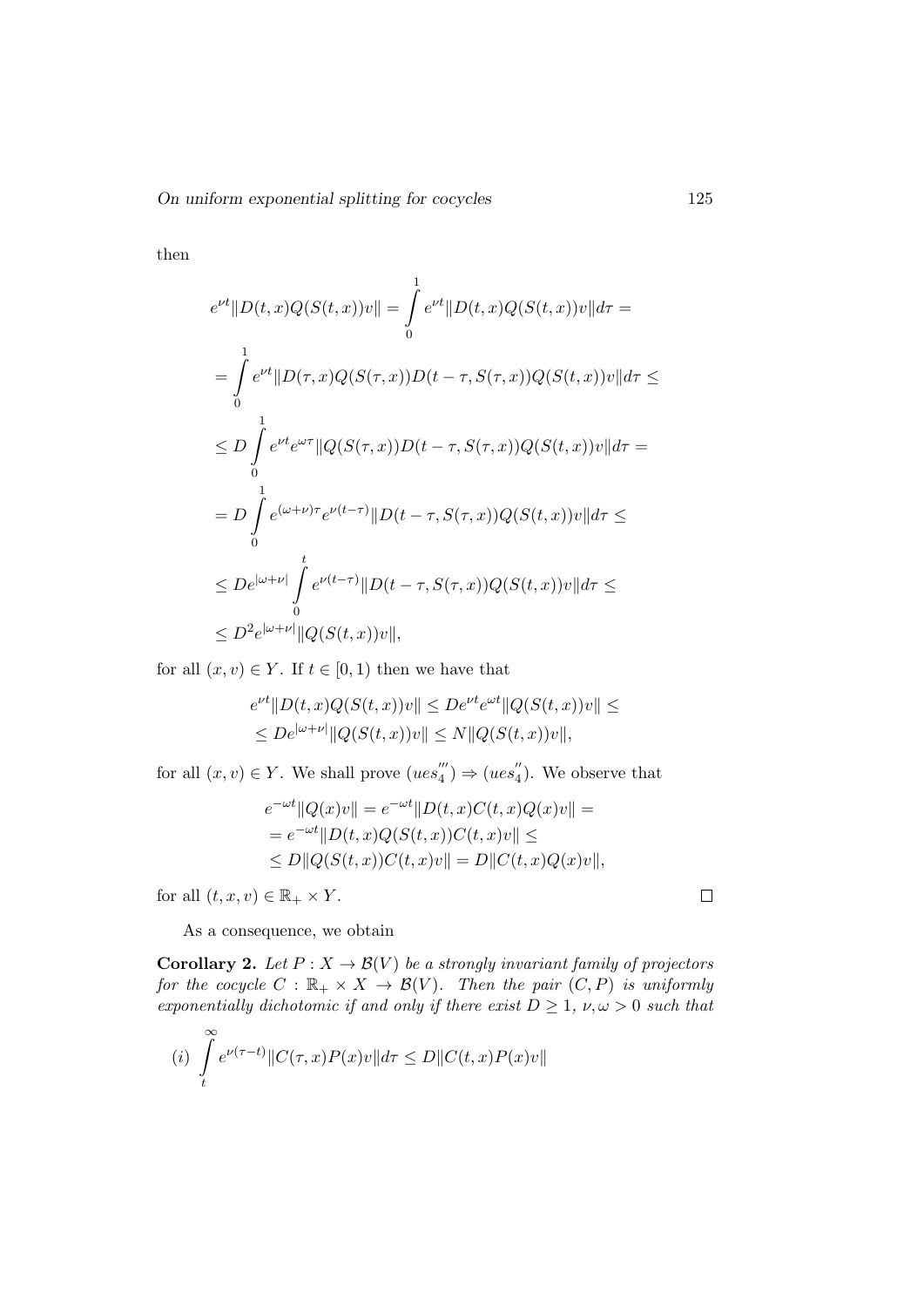(ii) 
$$
\int_{0}^{t} e^{\nu(t-\tau)} \|D(t-\tau, S(\tau, x))Q(S(t, x))v\| d\tau \le D \|Q(S(t, x))v\|
$$

$$
(iii) \|C_P(t, x)v\| \le De^{\omega t} \|P(x)v\|
$$

$$
(iv) e^{-\omega t} ||D(t, x)Q(S(t, x))v|| \leq D ||Q(S(t, x))v||,
$$

for all  $(t, x, v) \in \mathbb{R}_+ \times Y$ .

#### References

- [1] B. Aulbach, J. Kalkbrenner. Exponential forward splitting for noninvertible difference equation. Comput. Math. Appl. 42:743-754, (2001).
- [2] B. Aulbach, S. Siegmund. The dichotomy spectrum for noninvertible difference equations. *J. Difference Equ. Appl.* 7:743-754, (2001).
- [3] L. Barreira, C. Valls. Noninvertible cocycles: robustness and exponential dichotomies. Discrete and Continuous Dynamical Systems 32:4111- 4131, (2012).
- [4] L. Biriş, M. Megan. On a concept of exponential dichotomy for cocycles of linear operators in Banach spaces. Bull. Math. Soc. Sci. Math. Roumanie, Tome 59 (107) No. 3:217-223, (2016).
- [5] C. Chicone, Y. Latushkin. Evolution Semigroups in Dynamical Systems and Differential Equations. Math. Surveys Monogr. 70, Amer. Math. Soc. 1999.
- [6] S. N. Chow, H. Leiva. Two definitions of exponential dichotomy for skew-product semiflows in Banach spaces. Proc. Amer. Math. Soc. 124:1071-1081, (1996).
- [7] C. Foias, G. Sell, R. Temam. Inertial manifolds for nonlinear evolutionary equations. J. Differential Equations 73:309-533, (1988).
- [8] N. T. Huy. Existence and robustness of exponential dichotomy of linear skew-product semiflows over semiflows. J. Math. Anal. Appl. 333:731- 752, (2007).
- [9] Y. Latushkin, S. Montgomery-Smith, T. Randolph. Evolutionary semigroups and dichotomy of linear skew-product flows on locally compact spaces with Banach fibers. J. Differential Equations 125:73-116, (1996).